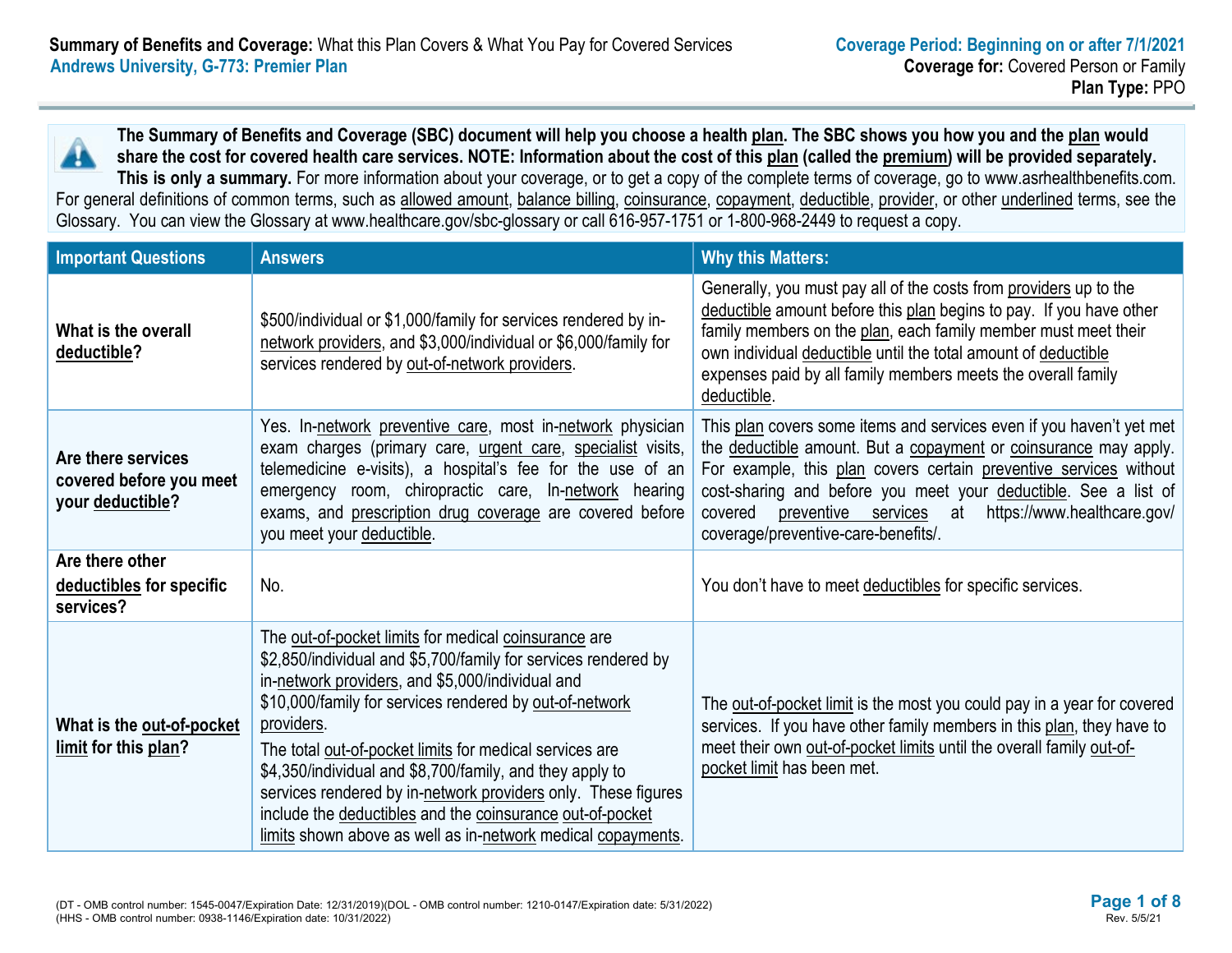| <b>Important Questions</b>                               | <b>Answers</b>                                                                                                                                                                                                                                                                                                                                                                                                                                                                                                                                                                                                                                                                                                    | <b>Why this Matters:</b>                                                                                                                                                                                                                                                                                                                                                                                                                                                               |
|----------------------------------------------------------|-------------------------------------------------------------------------------------------------------------------------------------------------------------------------------------------------------------------------------------------------------------------------------------------------------------------------------------------------------------------------------------------------------------------------------------------------------------------------------------------------------------------------------------------------------------------------------------------------------------------------------------------------------------------------------------------------------------------|----------------------------------------------------------------------------------------------------------------------------------------------------------------------------------------------------------------------------------------------------------------------------------------------------------------------------------------------------------------------------------------------------------------------------------------------------------------------------------------|
| What is the out-of-pocket<br>limit for this plan?, cont. | The out-of-pocket limits for prescription costs are<br>\$2,800/individual and \$5,600/family.                                                                                                                                                                                                                                                                                                                                                                                                                                                                                                                                                                                                                     |                                                                                                                                                                                                                                                                                                                                                                                                                                                                                        |
| What is not included in<br>the out-of-pocket limit?      | Deductibles and copayments on certain services are not<br>included in the above out-of-pocket limits applicable to<br>medical coinsurance. Services rendered by out-of-network<br>providers are not included in the above total out-of-pocket<br>limits for medical services. Amounts attributed to the above<br>total out-of-pocket limits for medical services are not included<br>in the out-of-pocket limits for prescription costs. In general,<br>out-of-pocket limits do not include penalties; charges that<br>exceed the plan's usual, customary, and reasonable fee<br>allowance or are in excess of stated maximums; premiums;<br>balance-billing charges; and health care this plan doesn't<br>cover. | Even though you pay these expenses, they don't count toward the<br>out-of-pocket limit.                                                                                                                                                                                                                                                                                                                                                                                                |
| Will you pay less if you<br>use a network provider?      | Yes. See www.asrhealthbenefits.com or call 616-957-1751 or<br>1-800-968-2449 for a list of network providers.                                                                                                                                                                                                                                                                                                                                                                                                                                                                                                                                                                                                     | This plan uses a provider network. You will pay less if you use a<br>provider in the plan's network. You will pay the most if you use an<br>out-of-network provider, and you might receive a bill from a provider<br>for the difference between the provider's charge and what your plan<br>pays (balance billing). Be aware, your network provider might use an<br>out-of-network provider for some services (such as lab work). Check<br>with your provider before you get services. |
| Do you need a referral to<br>see a specialist?           | No.                                                                                                                                                                                                                                                                                                                                                                                                                                                                                                                                                                                                                                                                                                               | You can see the specialist you choose without a referral.                                                                                                                                                                                                                                                                                                                                                                                                                              |

• All **copayment** and **coinsurance** costs shown in this chart are after your **deductible** has been met, if a *deductible* applies.

 $\blacktriangle$ 

| <b>Common</b><br><b>Medical Event</b>                     | <b>Services You May Need</b>                        | <b>What You Will Pay</b><br><b>Out-of-Network Provider</b><br><b>In-Network Provider</b><br>$\sqrt{(You will pay the most)}$<br>(You will pay the least) |                 | Limitations, Exceptions, & Other<br><b>Important Information</b> |
|-----------------------------------------------------------|-----------------------------------------------------|----------------------------------------------------------------------------------------------------------------------------------------------------------|-----------------|------------------------------------------------------------------|
| If you visit a health care<br>provider's office or clinic | Primary care visit to treat an<br>injury or illness | No charge for telemedicine<br>e-visits, otherwise \$20<br>copay/office visit (deductible<br>does not apply)                                              | 40% coinsurance | None                                                             |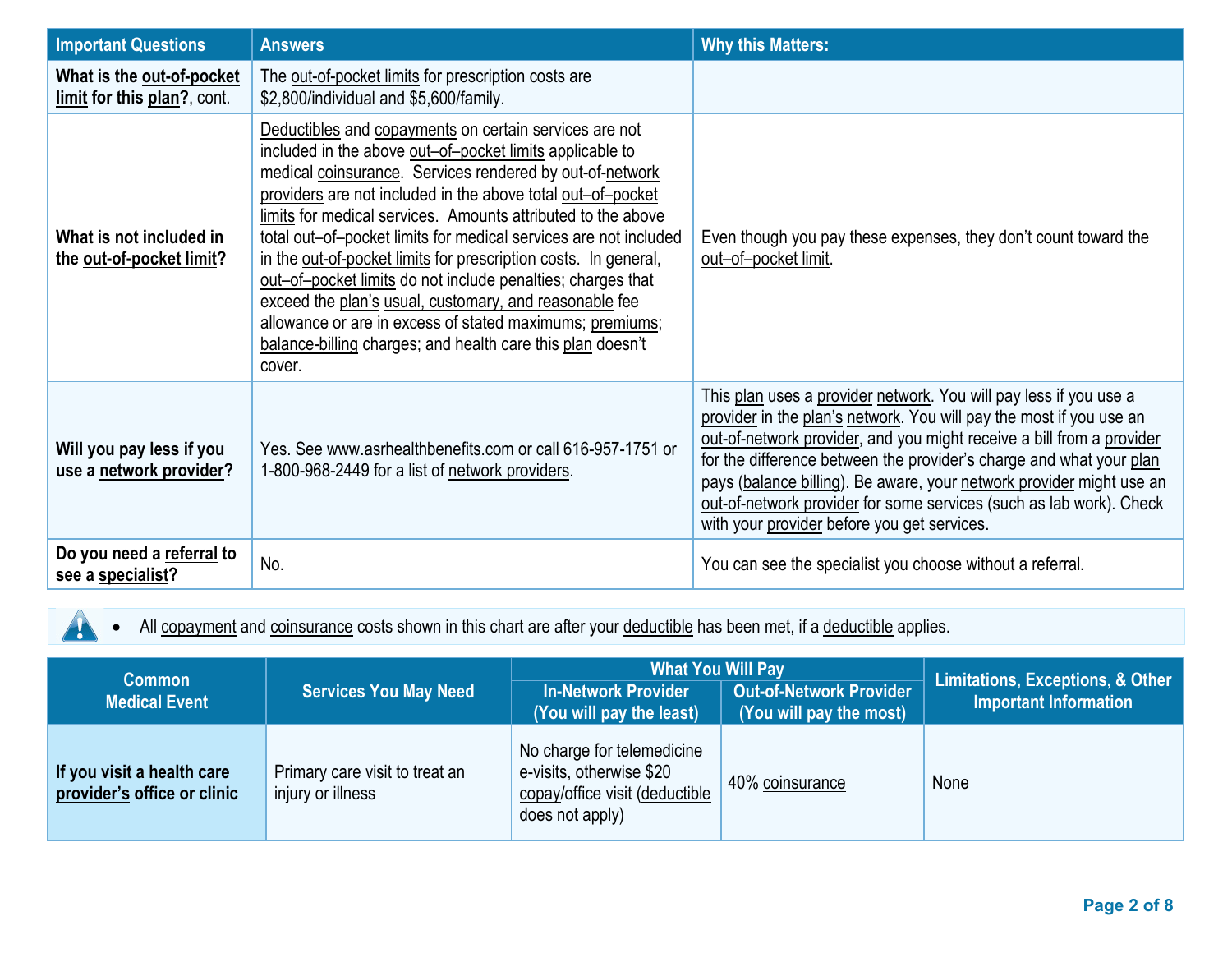| <b>Common</b>                                                                                                        |                                                                                                                         | <b>What You Will Pay</b>                                                                                                                                                                                                                                                                                                                                                                                                                                                                                                                                       | <b>Limitations, Exceptions, &amp; Other</b>                                                                     |                                                                                                                                                                                                                                                                                                                                                                  |  |
|----------------------------------------------------------------------------------------------------------------------|-------------------------------------------------------------------------------------------------------------------------|----------------------------------------------------------------------------------------------------------------------------------------------------------------------------------------------------------------------------------------------------------------------------------------------------------------------------------------------------------------------------------------------------------------------------------------------------------------------------------------------------------------------------------------------------------------|-----------------------------------------------------------------------------------------------------------------|------------------------------------------------------------------------------------------------------------------------------------------------------------------------------------------------------------------------------------------------------------------------------------------------------------------------------------------------------------------|--|
| <b>Medical Event</b>                                                                                                 | <b>Services You May Need</b>                                                                                            | <b>In-Network Provider</b><br><b>Out-of-Network Provider</b>                                                                                                                                                                                                                                                                                                                                                                                                                                                                                                   |                                                                                                                 | <b>Important Information</b>                                                                                                                                                                                                                                                                                                                                     |  |
|                                                                                                                      |                                                                                                                         | (You will pay the least)                                                                                                                                                                                                                                                                                                                                                                                                                                                                                                                                       | (You will pay the most)                                                                                         |                                                                                                                                                                                                                                                                                                                                                                  |  |
| If you visit a health care<br>provider's office or clinic,<br>cont.                                                  | Specialist visit                                                                                                        | 50% coinsurance for massage<br>therapy, 40% coinsurance for<br>infertility treatment; otherwise<br>\$20 copay/visit for other<br>services; deductible applies to<br>massage therapy & infertility<br>treatment, but not to other<br>services                                                                                                                                                                                                                                                                                                                   | 50% coinsurance for<br>massage therapy;<br>otherwise 40% coinsurance<br>Infertility treatment is not<br>covered | Certification (sometimes called<br>preauthorization) is required for<br>infusion or injection of select<br>products. \$250 penalty applies if<br>not certified. No coverage for the<br>infusion or injection of select<br>products if provider/site of service<br>is not approved.                                                                               |  |
|                                                                                                                      | Preventive care/screening/<br>immunization                                                                              | No charge                                                                                                                                                                                                                                                                                                                                                                                                                                                                                                                                                      | Not covered                                                                                                     | You may have to pay for services<br>that aren't preventive. Ask your<br>provider if the services needed are<br>preventive. Then check what your<br>plan will pay for.                                                                                                                                                                                            |  |
|                                                                                                                      | Diagnostic test (X-ray, blood                                                                                           | 10% coinsurance                                                                                                                                                                                                                                                                                                                                                                                                                                                                                                                                                | 40% coinsurance; hearing                                                                                        |                                                                                                                                                                                                                                                                                                                                                                  |  |
| If you have a test                                                                                                   | work)                                                                                                                   |                                                                                                                                                                                                                                                                                                                                                                                                                                                                                                                                                                | testing is not covered                                                                                          | None                                                                                                                                                                                                                                                                                                                                                             |  |
|                                                                                                                      | Imaging (CT/PET scans, MRIs)                                                                                            | 10% coinsurance                                                                                                                                                                                                                                                                                                                                                                                                                                                                                                                                                | 40% coinsurance                                                                                                 |                                                                                                                                                                                                                                                                                                                                                                  |  |
|                                                                                                                      | Eligible OTC drug                                                                                                       | If (a) priced under \$400 or (b) a prescription drug<br>assistance program is unavailable: \$0 copay/prescription<br>(retail or mail order); deductible does not apply<br>If priced \$400 or over and a prescription drug assistance<br>program is available: Up to 50% of purchase price<br>copay/prescription (retail or mail order); the cost-sharing                                                                                                                                                                                                       |                                                                                                                 | Covers up to a 30-day supply<br>(retail) or up to a 90-day supply<br>(mail order). A greater day supply<br>of a maintenance medication may<br>be purchased at a retail pharmacy<br>for an increased copay.                                                                                                                                                       |  |
| If you need drugs to treat                                                                                           |                                                                                                                         | amount depends on prescription drug assistance program                                                                                                                                                                                                                                                                                                                                                                                                                                                                                                         | Coverage for medications filled at                                                                              |                                                                                                                                                                                                                                                                                                                                                                  |  |
| your illness or condition<br>More information about<br>prescription drug coverage is<br>available at www.navitus.com | Rx formulary preferred tier 1<br>(generally lowest cost generic<br>drugs and may include some low-<br>cost brand drugs) | utilization deemed eligible by Health Plan Advocate<br>If (a) priced under \$400 or (b) a prescription drug<br>assistance program is unavailable: \$10 copay/prescription<br>(retail) or \$25 copay/prescription (mail order); deductible<br>does not apply<br>If priced \$400 or over and a prescription drug assistance<br>program is available: Up to 50% of purchase price<br>copay/prescription (retail or mail order); the cost-sharing<br>amount depends on prescription drug assistance program<br>utilization deemed eligible by Health Plan Advocate |                                                                                                                 | the retail/pharmacy level will be<br>limited to purchases made at<br>eligible retail network pharmacies.<br>A prescription drug assistance<br>program may significantly reduce<br>out-of-pocket costs. Contact Health<br>Plan Advocate at (866) 680-4859<br>ext. 206 for assistance in<br>determining if a prescription drug<br>assistance program is available. |  |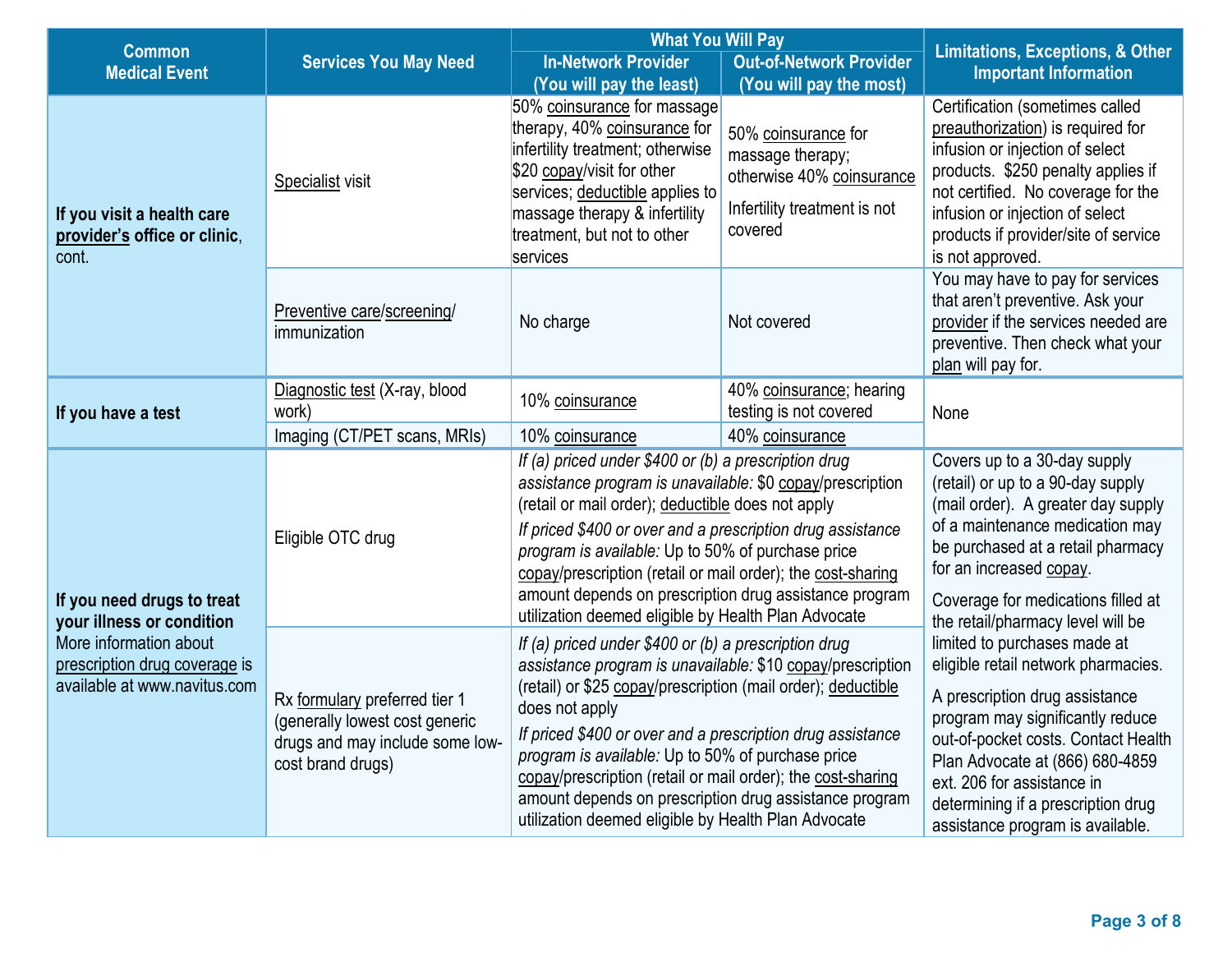| <b>Common</b>                                                     |                                                                                                                                    | <b>What You Will Pay</b>                                                                                                                                                                                                                                                                                                                                                                                                                                                                                 | <b>Limitations, Exceptions, &amp; Other</b>                                                                                                                                                                                                                                                                           |                                                                                                                                                                                                                                                                                                                                                                                          |
|-------------------------------------------------------------------|------------------------------------------------------------------------------------------------------------------------------------|----------------------------------------------------------------------------------------------------------------------------------------------------------------------------------------------------------------------------------------------------------------------------------------------------------------------------------------------------------------------------------------------------------------------------------------------------------------------------------------------------------|-----------------------------------------------------------------------------------------------------------------------------------------------------------------------------------------------------------------------------------------------------------------------------------------------------------------------|------------------------------------------------------------------------------------------------------------------------------------------------------------------------------------------------------------------------------------------------------------------------------------------------------------------------------------------------------------------------------------------|
| <b>Medical Event</b>                                              | <b>Services You May Need</b>                                                                                                       | <b>In-Network Provider</b><br>(You will pay the least)                                                                                                                                                                                                                                                                                                                                                                                                                                                   | <b>Out-of-Network Provider</b><br>(You will pay the most)                                                                                                                                                                                                                                                             | <b>Important Information</b>                                                                                                                                                                                                                                                                                                                                                             |
| If you need drugs to treat<br>your illness or condition,<br>cont. | Rx formulary non-preferred tier 1<br>(generally most other low-cost<br>generic drugs and may include<br>some low-cost brand drugs) | If (a) priced under \$400 or (b) a prescription drug<br>assistance program is unavailable: \$20 copay/prescription<br>(retail) or \$50 copay/prescription (mail order); deductible<br>does not apply<br>If priced \$400 or over and a prescription drug assistance<br>program is available: Up to 50% of purchase price<br>copay/prescription (retail or mail order); the cost-sharing<br>amount depends on prescription drug assistance program<br>utilization deemed eligible by Health Plan Advocate  | Covers up to a 30-day supply<br>(retail) or up to a 90-day supply<br>(mail order). A greater day supply<br>of a maintenance medication may<br>be purchased at a retail pharmacy<br>for an increased copay.<br>Coverage for medications filled at<br>the retail/pharmacy level will be<br>limited to purchases made at |                                                                                                                                                                                                                                                                                                                                                                                          |
|                                                                   | Rx formulary tier 2 (preferred<br>brand drugs and may include<br>some high-cost generic drugs)                                     | If (a) priced under \$400 or (b) a prescription drug<br>assistance program is unavailable: \$50 copay/prescription<br>(retail) or \$125 copay/prescription (mail order); deductible<br>does not apply<br>If priced \$400 or over and a prescription drug assistance<br>program is available: Up to 50% of purchase price<br>copay/prescription (retail or mail order); the cost-sharing<br>amount depends on prescription drug assistance program<br>utilization deemed eligible by Health Plan Advocate |                                                                                                                                                                                                                                                                                                                       | eligible retail network pharmacies.<br>A prescription drug assistance<br>program may significantly reduce<br>out-of-pocket costs. Contact Health<br>Plan Advocate at (866) 680-4859<br>ext. 206 for assistance in<br>determining if a prescription drug<br>assistance program is available.                                                                                              |
|                                                                   | Rx formulary tier 3 (generally all<br>non-preferred drugs [brand and<br>generic])                                                  | If (a) priced under \$400 or (b) a prescription drug<br>assistance program is unavailable: \$70 copay/prescription<br>(retail) or \$175 copay/prescription (mail order); deductible<br>does not apply<br>If priced \$400 or over and a prescription drug assistance<br>program is available: Up to 50% of purchase price<br>copay/prescription (retail or mail order); the cost-sharing<br>amount depends on prescription drug assistance program<br>utilization deemed eligible by Health Plan Advocate |                                                                                                                                                                                                                                                                                                                       | Special rules may apply in order for<br>specialty drugs to be covered. If<br>requirements aren't met, your cost-<br>sharing may be the full cost of the<br>drug until the plan's out-of-pocket<br>limit for prescription costs is met.<br>Specialty drugs are limited to a 30-<br>day dispensing supply and must<br>generally be purchased through the<br>designated specialty pharmacy. |
| If you have outpatient                                            | Facility fee (e.g., ambulatory<br>surgery center)                                                                                  | 10% coinsurance                                                                                                                                                                                                                                                                                                                                                                                                                                                                                          | 40% coinsurance                                                                                                                                                                                                                                                                                                       |                                                                                                                                                                                                                                                                                                                                                                                          |
| surgery                                                           | Physician/surgeon fees                                                                                                             | 10% coinsurance                                                                                                                                                                                                                                                                                                                                                                                                                                                                                          | 40% coinsurance                                                                                                                                                                                                                                                                                                       | None                                                                                                                                                                                                                                                                                                                                                                                     |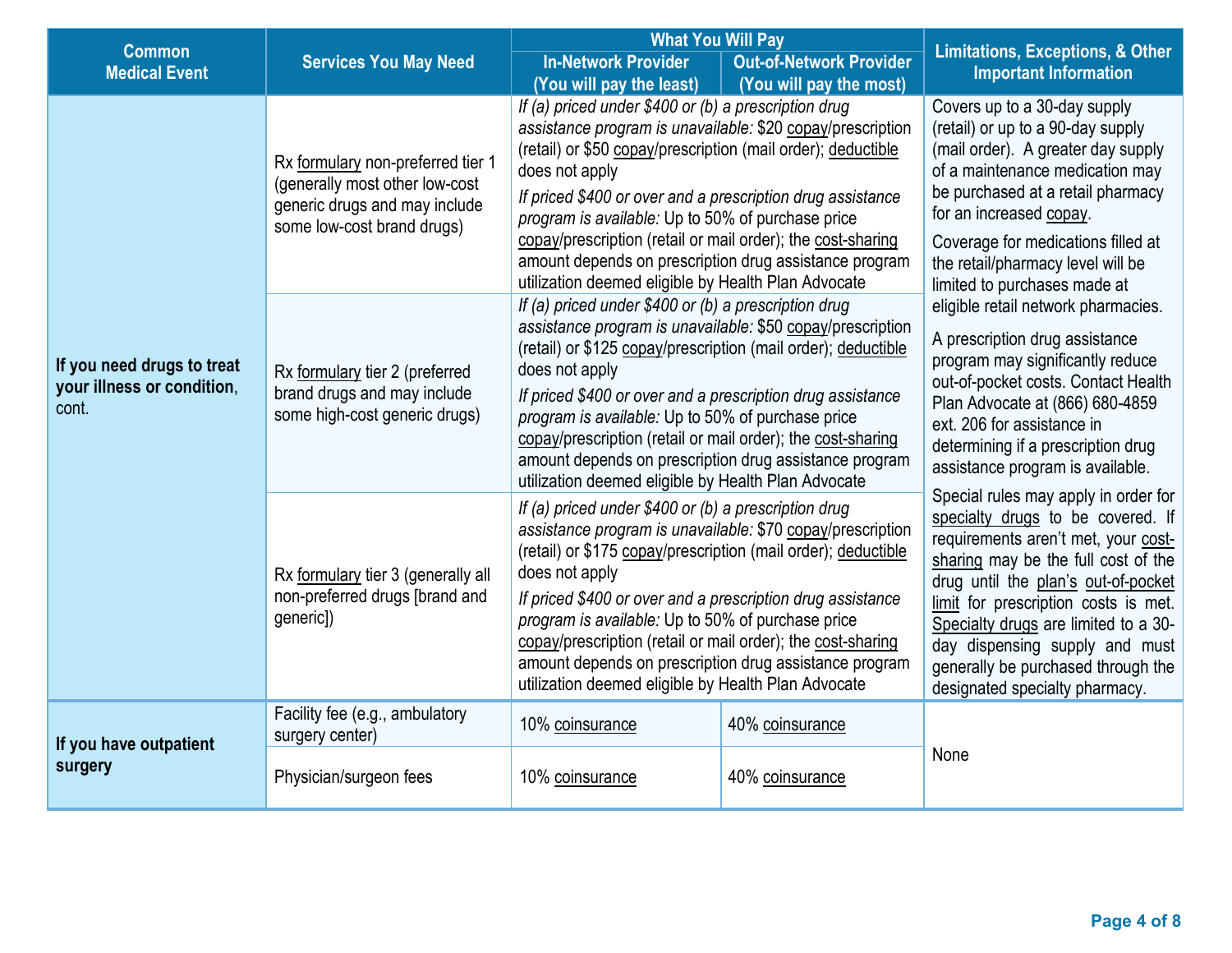|                                                     |                                              | <b>What You Will Pay</b>                                                                                                                                 |                                          |                                                                                                                                                                                                            |
|-----------------------------------------------------|----------------------------------------------|----------------------------------------------------------------------------------------------------------------------------------------------------------|------------------------------------------|------------------------------------------------------------------------------------------------------------------------------------------------------------------------------------------------------------|
| <b>Common</b><br><b>Medical Event</b>               | <b>Services You May Need</b>                 | <b>In-Network Provider</b>                                                                                                                               | <b>Out-of-Network Provider</b>           | <b>Limitations, Exceptions, &amp; Other</b><br><b>Important Information</b>                                                                                                                                |
|                                                     |                                              | (You will pay the least)                                                                                                                                 | (You will pay the most)                  |                                                                                                                                                                                                            |
|                                                     | <b>Emergency room care</b>                   | \$250 copay/visit and 10%<br>coinsurance                                                                                                                 | \$250 copay/visit and 10%<br>coinsurance | Copay may be waived if admitted<br>inpatient.                                                                                                                                                              |
| If you need immediate<br>medical attention          | Emergency medical transportation             | 10% coinsurance                                                                                                                                          | 10% coinsurance                          | Air ambulance transport is covered<br>only when the patient is taken to<br>the nearest facility that can treat<br>him or her and no other method of<br>emergency medical transportation<br>is appropriate. |
|                                                     | Urgent care                                  | \$75 copay/visit; deductible<br>does not apply                                                                                                           | 40% coinsurance                          | None                                                                                                                                                                                                       |
| If you have a hospital stay                         | Facility fee (e.g., hospital room)           | 10% coinsurance                                                                                                                                          | 40% coinsurance                          | Certification (sometimes called<br>preauthorization) is required. \$250<br>penalty applies if not certified.                                                                                               |
|                                                     | Physician/surgeon fees                       | 10% coinsurance                                                                                                                                          | 40% coinsurance                          | None                                                                                                                                                                                                       |
| If you need mental health,<br>behavioral health, or | <b>Outpatient services</b>                   | No charge for telemedicine<br>e-visits or \$20 copay/office<br>visit (deductible does not<br>apply) and 10% coinsurance<br>for other outpatient services | 40% coinsurance                          | None                                                                                                                                                                                                       |
| substance abuse services                            | Inpatient services                           | 10% coinsurance                                                                                                                                          | 40% coinsurance                          | Certification (sometimes called<br>preauthorization) is required. \$250<br>penalty applies if not certified.                                                                                               |
|                                                     | Office visits                                | 10% coinsurance                                                                                                                                          | 40% coinsurance                          | Cost sharing does not apply for<br>preventive services. Depending on<br>the type of services, a copayment,<br>coinsurance, or a deductible may<br>apply. Maternity care may include                        |
| If you are pregnant                                 | Childbirth/delivery professional<br>services | 10% coinsurance                                                                                                                                          | 40% coinsurance                          | tests and services described<br>elsewhere in the SBC (i.e.<br>ultrasound). Dependent child<br>maternity care is excluded, except<br>as may be required by Health Care                                      |
|                                                     | Childbirth/delivery facility services        | 10% coinsurance                                                                                                                                          | 40% coinsurance                          | Reform.                                                                                                                                                                                                    |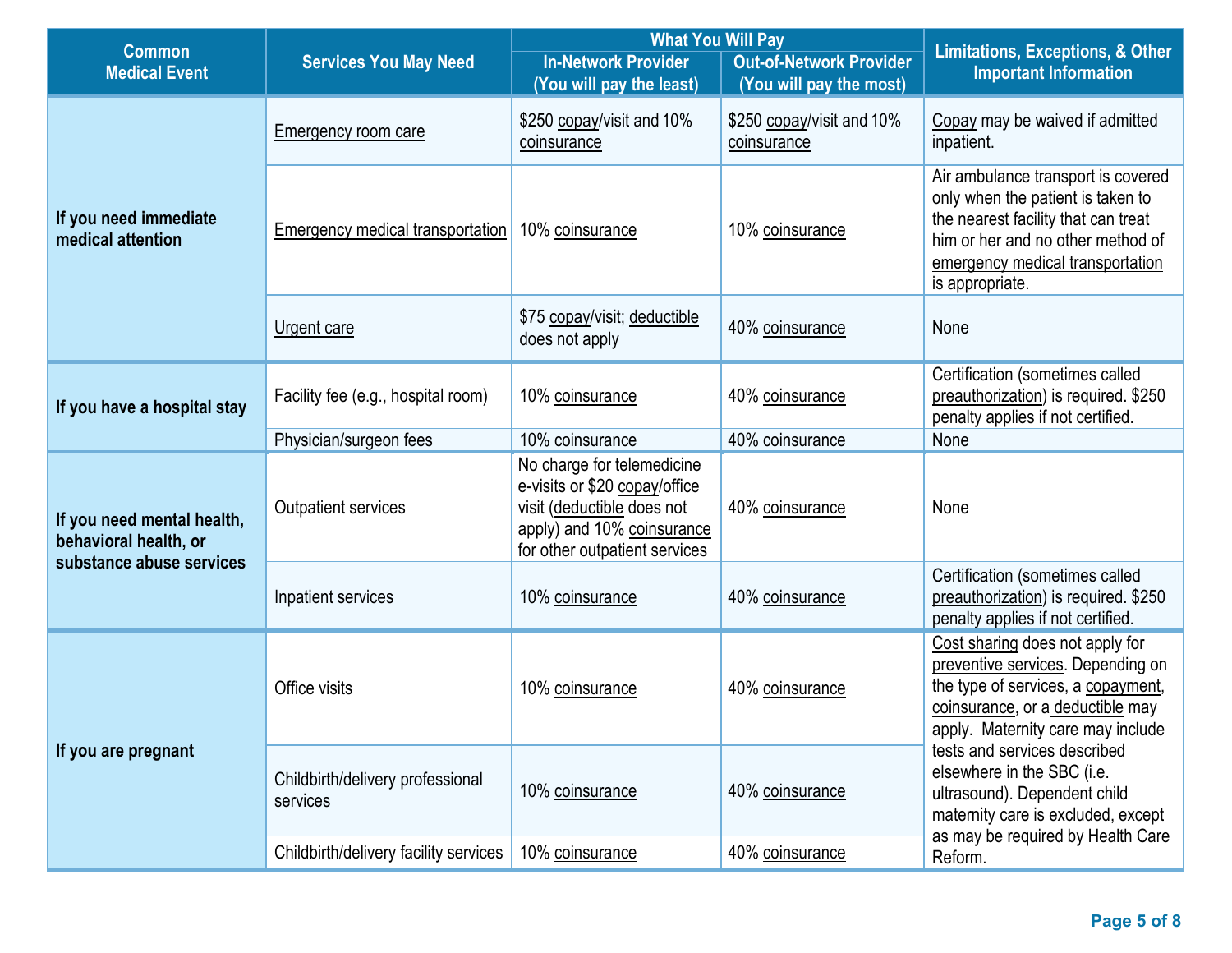| <b>Common</b>                                                        |                                | <b>What You Will Pay</b>                                          | <b>Limitations, Exceptions, &amp; Other</b><br><b>Important Information</b> |                                                                                                                                                                                                                                                                                    |  |
|----------------------------------------------------------------------|--------------------------------|-------------------------------------------------------------------|-----------------------------------------------------------------------------|------------------------------------------------------------------------------------------------------------------------------------------------------------------------------------------------------------------------------------------------------------------------------------|--|
| <b>Medical Event</b>                                                 | <b>Services You May Need</b>   | <b>In-Network Provider</b><br>(You will pay the least)            |                                                                             |                                                                                                                                                                                                                                                                                    |  |
|                                                                      | Home health care               | 10% coinsurance                                                   | 40% coinsurance                                                             | Certification (sometimes called<br>preauthorization) is required. \$250                                                                                                                                                                                                            |  |
|                                                                      | <b>Rehabilitation services</b> | 10% coinsurance                                                   | 40% coinsurance                                                             | penalty applies if not certified.                                                                                                                                                                                                                                                  |  |
|                                                                      | <b>Habilitation services</b>   | Not covered                                                       | Not covered                                                                 | Habilitation services are excluded.                                                                                                                                                                                                                                                |  |
| If you need help recovering<br>or have other special<br>health needs | Skilled nursing care           | 10% coinsurance                                                   | 40% coinsurance                                                             | Certification (sometimes called<br>preauthorization) is required for<br>infusion or injection of select<br>products. \$250 penalty applies if<br>not certified. No coverage for the<br>infusion or injection of select<br>products if provider/site of service<br>is not approved. |  |
|                                                                      | Durable medical equipment      | 25% coinsurance for<br>hearing aids; otherwise 10%<br>coinsurance | 25% coinsurance for<br>hearing aids; otherwise<br>40% coinsurance           | Certification (sometimes called<br>preauthorization) is required if the<br>item costs \$2,500 or more. \$250<br>penalty applies if not certified.                                                                                                                                  |  |
|                                                                      | Hospice services               | 10% coinsurance                                                   | 40% coinsurance                                                             | None                                                                                                                                                                                                                                                                               |  |
|                                                                      | Children's eye exam            | Not covered (except to the<br>extent required by law)             | Not covered (except to the<br>extent required by law)                       | No coverage for routine eye care<br>under the medical plan, except as<br>required by Health Care Reform.                                                                                                                                                                           |  |
| If your child needs dental<br>or eye care                            | Children's glasses             | Not covered                                                       | Not covered                                                                 | No coverage for glasses under the<br>medical plan.                                                                                                                                                                                                                                 |  |
|                                                                      | Children's dental check-up     | Not covered (except to the<br>extent required by law)             | Not covered (except to the<br>extent required by law)                       | No coverage for routine dental care<br>under the medical plan, except as<br>required by Health Care Reform.                                                                                                                                                                        |  |

# **Excluded Services & Other Covered Services:**

| Services Your Plan Generally Does NOT Cover (Check your policy or plan document for more information and a list of any other excluded services.) |                                                       |                                                 |
|--------------------------------------------------------------------------------------------------------------------------------------------------|-------------------------------------------------------|-------------------------------------------------|
| Acupuncture                                                                                                                                      | Glasses                                               | Routine eye care (except to the extent required |
| <b>Bariatric surgery</b>                                                                                                                         | <b>Habilitation services</b>                          | to be covered by Health Care Reform)            |
| Cosmetic surgery                                                                                                                                 | Long-term care                                        | Routine foot care                               |
| Dental care (except to the extent required to be<br>covered by Health Care Reform)                                                               | Non-emergency care when traveling outside the<br>U.S. | Weight loss programs                            |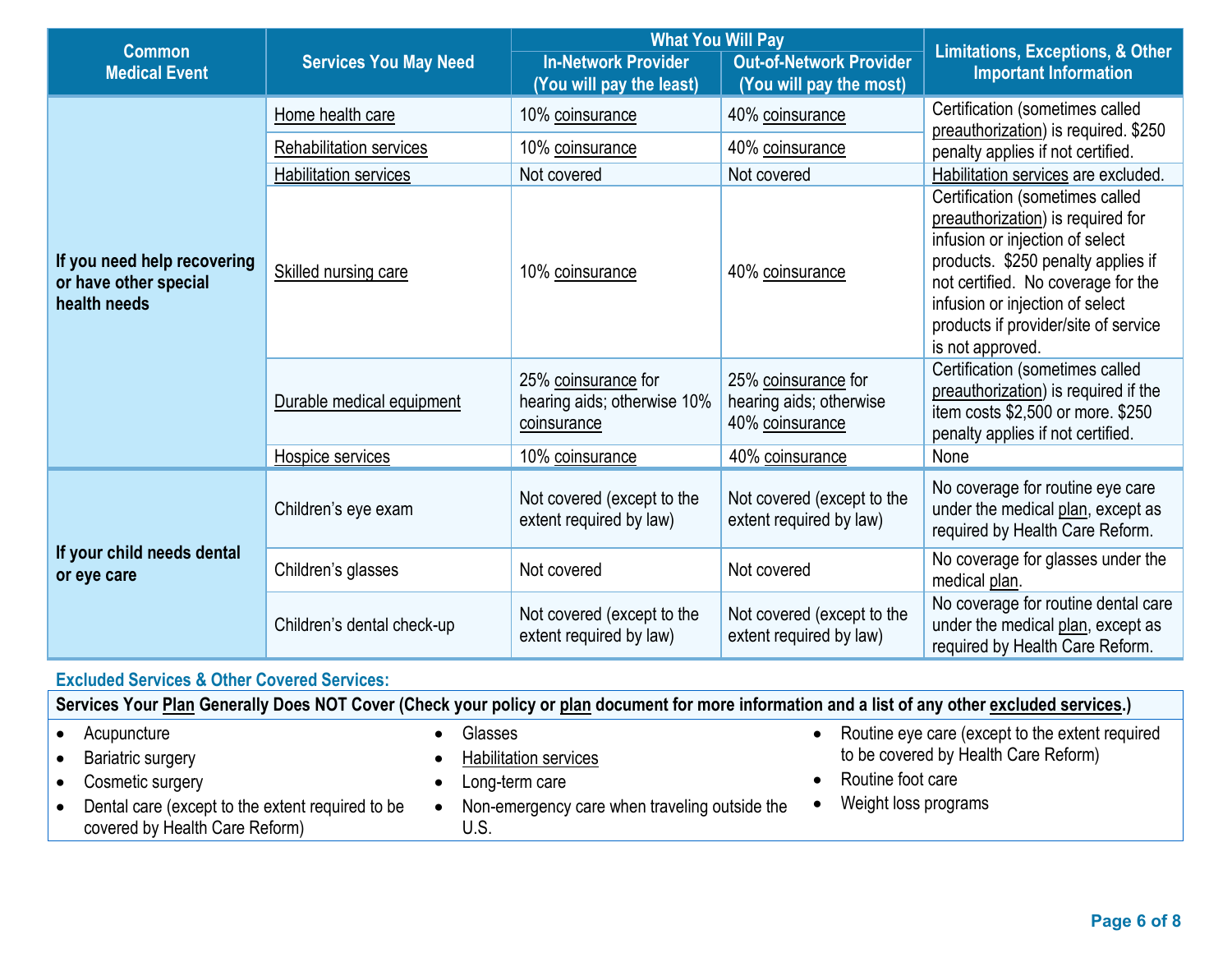**Other Covered Services (Limitations may apply to these services. This isn't a complete list. Please see your plan document.)**

- Chiropractic care up to \$500 paid annually for chiropractic care and massage therapy combined
- Infertility treatment up to \$3,000 paid in a lifetime  $\bullet$ plus one 60-day lifetime supply of infertility medications
	- Private-duty nursing

• Hearing aids, up to \$2,500 paid in any twobenefit-year period

Your Rights to Continue Coverage: If you want to continue your coverage after it ends and need help, contact Andrews University. Other coverage options may be available to you too, including buying individual insurance coverage through the Health Insurance Marketplace. For more information about the Marketplace, visit www.HealthCare.gov or call 1-800-318-2596.

Your Grievance and Appeals Rights: There are agencies that can help if you have a complaint against your plan for a denial of a claim. This complaint is called a grievance or appeal. For more information about your rights, look at the explanation of benefits you will receive for that medical claim. Your plan documents also provide complete information on how to submit a claim, appeal, or a grievance for any reason to your plan. For more information about your rights, this notice, or assistance, contact: ASR Health Benefits at 616-957-1751 or 1-800-968-2449 or at www.asrhealthbenefits.com. Additionally, a Consumer Assistance Program may be able to help you file your appeal. Visit www.dol.gov/ebsa/healthreform or http://www.cms.gov/CCIIO/Resources/Consumer-Assistance-Grants/ to see if your state has a Consumer Assistance Program that may be able to help you file your appeal.

### **Does this plan provide Minimum Essential Coverage? Yes.**

Minimum Essential Coverage generally includes plans, health insurance available through the Marketplace or other individual market policies, Medicare, Medicaid, CHIP, TRICARE, and certain other coverage. If you are eligible for certain types of Minimum Essential Coverage, you may not be eligible for the premium tax credit.

#### **Does this plan meet the Minimum Value Standards? Yes.**

If your plan doesn't meet the Minimum Value Standards, you may be eligible for a premium tax credit to help you pay for a plan through the Marketplace.

#### **Language Access Services:**

Para obtener asistencia en Español, llame al 616-957-1751 o 1-800-968-2449.

*To see examples of how this plan might cover costs for a sample medical situation, see the next section.*

**PRA Disclosure Statement:** According to the Paperwork Reduction Act of 1995, no persons are required to respond to a collection of information unless it displays a valid OMB control number. The valid OMB control number for this information collection is **0938-1146**. The time required to complete this information collection is estimated to average **0.08** hours per response, including the time to review instructions, search existing data resources, gather the data needed, and complete and review the information collection. If you have comments concerning the accuracy of the time estimate(s) or suggestions for improving this form, please write to: CMS, 7500 Security Boulevard, Attn: PRA Reports Clearance Officer, Mail Stop C4-26-05, Baltimore, Maryland 21244-1850.